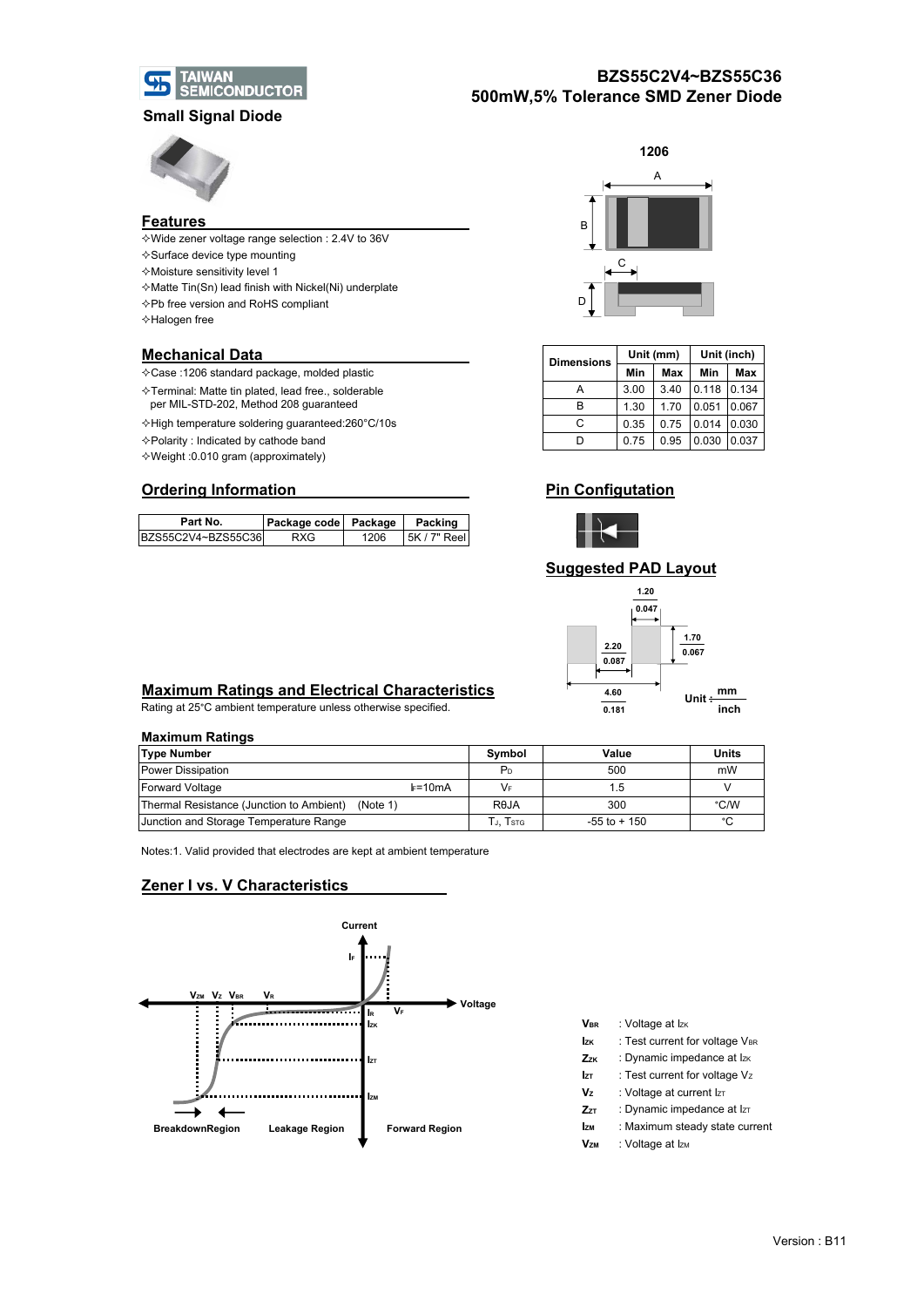

## **Small Signal Diode**

### **Electrical Characteristics**

Ta = 25°C unless otherwise noted

VF Forward Voltage = 1.5V Maximum @ IF = 200 mA for all part numbers

| <b>Part Number</b> | <b>Device</b><br><b>Marking</b> | $V_z$ @ $Iz$ (Volt) |       | $Iz\tau(mA)$ | $Z_{ZT}$ @ $I_{ZT}(\Omega)$ | Izĸ(mA)        | $ZzK \textcircled{a}$ $IzK(\Omega)$ | $\mathsf{I}\scriptscriptstyle{\mathsf{R}}\, \textcircled{\mathsf{R}}\, \mathsf{V}\scriptscriptstyle{\mathsf{R}}\, \textsf{(}\mu\mathsf{A})$ | $V_R(V)$       |      |
|--------------------|---------------------------------|---------------------|-------|--------------|-----------------------------|----------------|-------------------------------------|---------------------------------------------------------------------------------------------------------------------------------------------|----------------|------|
|                    |                                 | <b>Nom</b>          | Min   | Max          |                             | Max            |                                     | Max                                                                                                                                         | Max            |      |
| <b>BZS55C2V4</b>   | 2V <sub>4</sub>                 | 2.4                 | 2.28  | 2.52         | 5                           | 85             | 1.0                                 | 600                                                                                                                                         | 50             | 1.0  |
| <b>BZS55C2V7</b>   | <b>2V7</b>                      | 2.7                 | 2.57  | 2.84         | 5                           | 85             | 1.0                                 | 600                                                                                                                                         | 10             | 1.0  |
| <b>BZS55C3V0</b>   | 3                               | 3.0                 | 2.85  | 3.15         | 5                           | 85             | 1.0                                 | 600                                                                                                                                         | 4              | 1.0  |
| BZS55C3V3          | 3V <sub>3</sub>                 | 3.3                 | 3.14  | 3.47         | 5                           | 85             | 1.0                                 | 600                                                                                                                                         | $\overline{2}$ | 1.0  |
| <b>BZS55C3V6</b>   | 3V6                             | 3.6                 | 3.42  | 3.78         | 5                           | 85             | 1.0                                 | 600                                                                                                                                         | $\overline{2}$ | 1.0  |
| BZS55C3V9          | 3V9                             | 3.9                 | 3.71  | 4.10         | 5                           | 85             | 1.0                                 | 600                                                                                                                                         | $\overline{2}$ | 1.0  |
| <b>BZS55C4V3</b>   | 4V <sub>3</sub>                 | 4.3                 | 4.09  | 4.52         | 5                           | 80             | 1.0                                 | 600                                                                                                                                         | $\mathbf{1}$   | 1.0  |
| <b>BZS55C4V7</b>   | 4V7                             | 4.7                 | 4.47  | 4.94         | 5                           | 70             | 1.0                                 | 600                                                                                                                                         | 0.5            | 1.0  |
| <b>BZS55C5V1</b>   | 5V1                             | 5.1                 | 4.85  | 5.36         | 5                           | 50             | 1.0                                 | 550                                                                                                                                         | 0.1            | 1.0  |
| <b>BZS55C5V6</b>   | 5V6                             | 5.6                 | 5.32  | 5.88         | 5                           | 30             | 1.0                                 | 450                                                                                                                                         | 0.1            | 1.0  |
| <b>BZS55C6V2</b>   | 6V2                             | 6.2                 | 5.89  | 6.51         | 5                           | 10             | 1.0                                 | 200                                                                                                                                         | 0.1            | 2.0  |
| BZS55C6V8          | 6V8                             | 6.8                 | 6.46  | 7.14         | 5                           | 8              | 1.0                                 | 150                                                                                                                                         | 0.1            | 3.0  |
| <b>BZS55C7V5</b>   | 7V <sub>5</sub>                 | 7.5                 | 7.13  | 7.88         | 5                           | $\overline{7}$ | 1.0                                 | 50                                                                                                                                          | 0.1            | 5.0  |
| <b>BZS55C8V2</b>   | 8V2                             | 8.2                 | 7.79  | 8.61         | 5                           | $\overline{7}$ | 1.0                                 | 50                                                                                                                                          | 0.1            | 6.2  |
| <b>BZS55C9V1</b>   | 9V1                             | 9.1                 | 8.65  | 9.56         | 5                           | 10             | 1.0                                 | 50                                                                                                                                          | 0.1            | 6.8  |
| <b>BZS55C10</b>    | 10                              | 10                  | 9.50  | 10.50        | 5                           | 15             | 1.0                                 | 70                                                                                                                                          | 0.1            | 7.5  |
| <b>BZS55C11</b>    | 11                              | 11                  | 10.45 | 11.55        | 5                           | 20             | 1.0                                 | 70                                                                                                                                          | 0.1            | 8.2  |
| <b>BZS55C12</b>    | 12                              | 12                  | 11.40 | 12.60        | 5                           | 20             | 1.0                                 | 90                                                                                                                                          | 0.1            | 9.1  |
| <b>BZS55C13</b>    | 13                              | 13                  | 12.35 | 13.65        | 5                           | 26             | 1.0                                 | 110                                                                                                                                         | 0.1            | 10.0 |
| <b>BZS55C15</b>    | 15                              | 15                  | 14.25 | 15.75        | 5                           | 30             | 1.0                                 | 110                                                                                                                                         | 0.1            | 11.0 |
| <b>BZS55C16</b>    | 16                              | 16                  | 15.20 | 16.80        | 5                           | 40             | 1.0                                 | 170                                                                                                                                         | 0.1            | 12.0 |
| <b>BZS55C18</b>    | 18                              | 18                  | 17.10 | 18.90        | 5                           | 50             | 1.0                                 | 170                                                                                                                                         | 0.1            | 13.0 |
| <b>BZS55C20</b>    | 20                              | 20                  | 19.00 | 21.00        | 5                           | 55             | 1.0                                 | 220                                                                                                                                         | 0.1            | 15.0 |
| <b>BZS55C22</b>    | 22                              | 22                  | 20.90 | 23.10        | 5                           | 55             | 1.0                                 | 220                                                                                                                                         | 0.1            | 16.0 |
| <b>BZS55C24</b>    | 24                              | 24                  | 22.80 | 25.20        | 5                           | 80             | 1.0                                 | 220                                                                                                                                         | 0.1            | 18.0 |
| <b>BZS55C27</b>    | 27                              | 27                  | 25.65 | 28.35        | 5                           | 80             | 1.0                                 | 220                                                                                                                                         | 0.1            | 20.0 |
| <b>BZS55C30</b>    | 30                              | 30                  | 28.50 | 31.50        | 5                           | 80             | 1.0                                 | 220                                                                                                                                         | 0.1            | 22.0 |
| <b>BZS55C33</b>    | 33                              | 33                  | 31.35 | 34.65        | 5                           | 80             | 1.0                                 | 220                                                                                                                                         | 0.1            | 24.0 |
| <b>BZS55C36</b>    | 36                              | 36                  | 34.20 | 37.80        | 5                           | 80             | 1.0                                 | 220                                                                                                                                         | 0.1            | 27.0 |

#### **Notes:**

1. The Zener Voltage (Vz) is tested under pulse condition of 10ms

2. The device numbers listed have a standard tolerance on the nominal zener voltage of ±2%.

3. For detailed information on price, availability and delivery of nominal zener voltages between the voltages shown and tighter voltage tolerances,

4. The zener impedance is derived from the 60-cycle ac voltage, which results when an ac current having an rms value equal to 10% of the DC zener current